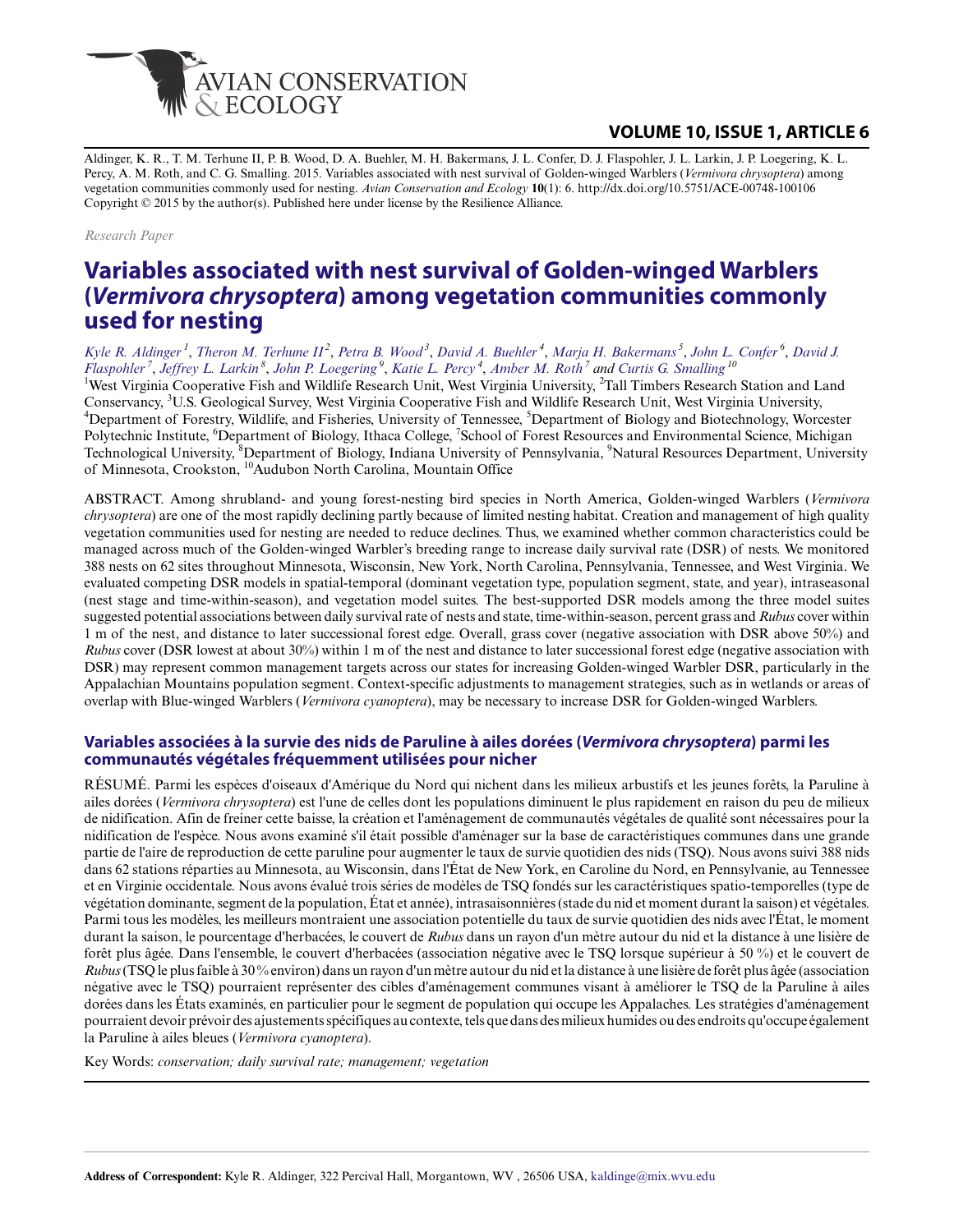#### **INTRODUCTION**

Loss of shrublands and young forests in eastern North America has contributed to widespread population declines of bird species that nest in these vegetation types (Hunter et al. 2001, Sauer et al. 2014). Recently, state and federal agencies initiated efforts (e.g., the Working Lands for Wildlife agreement between the U.S. Natural Resource Conservation Service and U.S. Fish and Wildlife Service) to create and restore shrublands and young forests to benefit bird populations (Ciuzio et al. 2013). To increase their effectiveness, conservation efforts require information about the link between spatial, temporal, and vegetation characteristics and parameters such as daily survival rate (DSR) of nests across broad spatial scales and different vegetation communities.

Golden-winged Warblers (*Vermivora chrysoptera*) are one of the most rapidly declining bird species in North America (Sauer et al. 2014), resulting in a petition and status review for Endangered Species Act listing in the United States, which is ongoing. Their status has resulted in increased attention from conservation agencies and highlighted the importance of creating and managing vegetation communities used for breeding (Ciuzio et al. 2013). Several site-specific studies related Golden-winged Warbler nest survival to habitat characteristics at various scales, including nest sites (Bulluck and Buehler 2008, Aldinger and Wood 2014, Streby et al. 2014), territories (Confer et al. 2003), clusters of territories (Kubel and Yahner 2008, Confer et al. 2010, Roth et al. 2014), and study sites (Bulluck et al. 2013), and were seldom in agreement about which characteristics were linked to nest survival. A cohesive assessment of DSR that includes multiple states across the breeding range and the various vegetation communities used for nesting may unify disparate findings.

In our study, we investigated whether a common set of vegetation characteristics was linked to DSR across various geographic locations and vegetation communities used by nesting Goldenwinged Warblers. If such relationships exist and these characteristics can be identified, then regional conservation strategies can be developed to manipulate the characteristics likely to increase DSR. Although these relationships may be bestidentified with controlled, manipulative experiments, descriptive studies like ours are valuable in documenting variation in DSR and developing preliminary management guidelines. Such a large-scale investigation is warranted because studies have documented environmental conditions wherein reproductive performance was too low to support stable populations without immigration (Confer et al. 2003, 2010, Kubel and Yahner 2008). Until the outcome of manipulating vegetation to improve reproductive performance is better understood, conservation strategies designed to do so may be ineffective or counterproductive.

Predation is the presumed cause of nearly all Golden-winged Warbler nest failures, particularly by small mammals and snakes (Kubel and Yahner 2008, Confer et al. 2010, Bulluck et al. 2013, Streby et al. 2014), similar to other ground-nesting birds (Söderström et al. 1998, Thompson and Burhans 2003, Weatherhead and Blouin-Demers 2004, Sperry et al. 2008). Nest predation patterns can be best explained with a hierarchical,

multiscale modeling approach, where landscape-scale characteristics are most important and provide context for predation patterns at the nest-site scale (Thompson et al. 2002). Golden-winged Warbler populations may face a diverse array of nest predators locally, e.g., wetlands versus uplands (Confer et al. 2010), and regionally, e.g., southern (Bulluck et al. 2013) versus northern latitudes (Streby et al. 2014), because of their vast breeding distribution and variety of vegetation communities used for nesting (Confer et al. 2011). Consequently, we used a hierarchical, multiscale approach to model nest survival, which included characteristics from the scale of the population segment (landscape-scale) to the nest site, e.g., vegetation cover around the nest.

Our objective was to determine if a common set of vegetation characteristics was associated with DSR of nests across the Golden-winged Warbler's breeding range. We examined multiple hypotheses related to DSR, each of which was embedded in one of three model suites including spatial-temporal, intraseasonal, or vegetation covariates. Although we did not comprehensively sample the entire breeding range or weight our sample by population density, we sampled nests from 62 sites throughout 7 states during 5 years and included all known vegetation communities commonly used by Golden-winged Warblers for nesting (Confer et al. 2011).

#### **METHODS**

#### **Study area**

During 2008-2012, we located and monitored nests in known Golden-winged Warbler populations across seven states (Fig. 1, Table 1). Because sites within each state generally were closer in proximity to each other than sites in other states and had similar vegetation communities and management regimes, we chose to consider all sites within a state as providing replicate data. Within each state, we located and monitored nests (range = 8-101 nests per state,  $n = 388$  nests total) at multiple sites (range  $= 2-20$  sites per state,  $n = 62$  sites total), defined as discrete areas dominated by similar vegetation communities and management histories relevant to Golden-winged Warbler nesting. To find the largest sample of nests possible, we selected sites that represented the predominant vegetation communities used for nesting in each state and across the breeding range (summarized in Confer et al. 2011). All sites had a mosaic of vegetation types dominated by grasses, forbs, low shrubs, saplings, and scattered canopy trees surrounded by near 100% closed-canopy forest in both upland and wetland settings. All sites had recent (< 25 years), ongoing, or both recent and ongoing management-related disturbances that created nesting vegetation in predominantly forested landscapes. Two states (Minnesota and Wisconsin) were within the Great Lakes population segment and five (New York, Pennsylvania, West Virginia, North Carolina, and Tennessee) were within the possibly disjunct Appalachian Mountains population segment (Fig. 1; Roth et al. 2012). We monitored nests during 2008-2010 in Minnesota, Wisconsin, and New York; during 2008-2012 in Pennsylvania, West Virginia, and Tennessee; and during 2010 in North Carolina. Among population segments,  $85\%$  (n = 330) of nests were in the Appalachian Mountains and  $15\%$  (n = 58) were in the Great Lakes.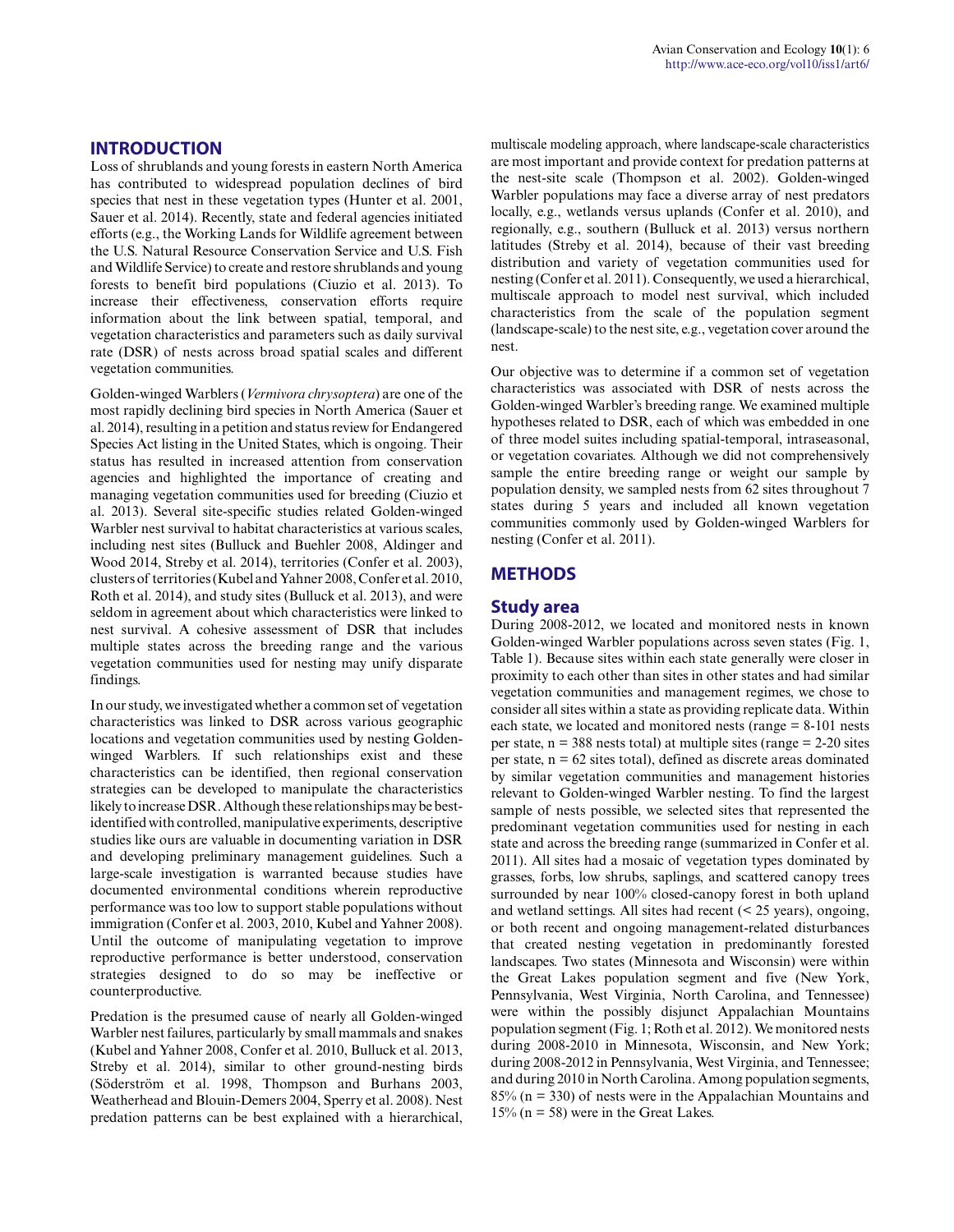| State <sup>1</sup> | General location(s) <sup><math>\ddagger</math></sup>                                                                                              | Forest<br>$type^{\S}$ | <b>Sites</b><br>(# ) | Site size<br>(ha) | Elevation<br>(m) | cover                | Primary nest Disturbance type(s)                                                                                                     | Reference                      |
|--------------------|---------------------------------------------------------------------------------------------------------------------------------------------------|-----------------------|----------------------|-------------------|------------------|----------------------|--------------------------------------------------------------------------------------------------------------------------------------|--------------------------------|
| <b>MN</b>          | Tamarac NWR<br>(46°58'N, 95°39'W)                                                                                                                 | NH                    | $\overline{2}$       | $21 - 26$         | $425 - 500$      | Woody                | Gravel removal, prescribed<br>fire, timber harvest                                                                                   | Streby et al.<br>(2012)        |
| WI                 | 45°43'N, 89°32'W                                                                                                                                  | NH                    | 9                    | $17 - 44$         | $473 - 508$      | Woody                | Timber harvest                                                                                                                       | Roth et al.<br>(2014)          |
| NY                 | <b>Sterling Forest SP</b><br>(41°11'N, 74°20'W)                                                                                                   | AO,<br><b>NH</b>      | 20                   | $0.2 - 4$         | $245 - 365$      | Herbaceous.<br>woody | American beaver (Castor<br>Canadensis) activity, gravel<br>removal, herbicide, utility<br>right-of-way, sapling and<br>shrub removal | Confer et<br>al. $(2010)$      |
| PA                 | <b>Bald Eagle SP</b><br>(41°2'N, 77°39'W)<br>Delaware SF<br>$(41^{\circ}14^{\prime}N, 77^{\circ}50^{\prime}W),$<br>Sproul SF<br>(41°16'N, 75°6'W) | AO,<br><b>NH</b>      | 16                   | $9 - 143$         | $210 - 620$      | Herbaceous.<br>woody | Arson fire, timber harvest,<br>utility right-of-way, sapling<br>and shrub removal                                                    | Terhune et<br>al. $(2015)$     |
| <b>WV</b>          | Monongahela NF<br>(38°19'N, 80°5'W;<br>38°55'N, 79°44'W)                                                                                          | AO, M                 | 8                    | $7 - 179$         | $800 - 1200$     | Herbaceous           | Livestock grazing, sapling<br>and shrub removal                                                                                      | Aldinger<br>and Wood<br>(2014) |
| NC.                | Amphibolites IBA<br>$(36^{\circ}24^{\circ}N, 81^{\circ}42^{\circ}W),$<br>Roan Mountain IBA<br>$(36^{\circ}6'N, 82^{\circ}8'W)$                    | AO, M                 | 5                    | $12 - 400$        | 880 - 1500       | Herbaceous           | Field border harvests,<br>livestock grazing, sapling and<br>shrub removal                                                            | Terhune et<br>al. $(2015)$     |
| TN<br>$\mathbf{A}$ | North Cumberland WMA<br>(36°13'N, 84°22'W)                                                                                                        | M                     | 2                    | $125 - 162$       | $708 - 944$      | Herbaceous           | Prescribed fire, surface<br>mining                                                                                                   | Percy<br>(2012)                |

**Table 1**. We monitored Golden-winged Warbler (*Vermivora chrysoptera*) nests (n = 388) at multiple sites (n = 62) across seven states, representing the vegetation communities commonly used for nesting (Confer et al. 2011).

† Minnesota (MN), Wisconsin (WI), New York (NY), Pennsylvania (PA), West Virginia (WV), North Carolina (NC), Tennessee (TN) ‡ Important Bird Area (IBA), National Forest (NF), National Wildlife Refuge (NWR), State Forest (SF), State Park (SP), Wildlife Management Area (WMA).

§ Dyer (2006): Appalachian oak (AO), mesophytic (M), northern hardwood (NH).

**Fig. 1**. Sample sizes of nests by state (Minnesota [MN], Wisconsin [WI], New York [NY], Pennsylvania [PA], West Virginia [WV], North Carolina [NC], and Tennessee [TN]) and year (2008-2012) and approximate locations of groups of sites (n  $= 2-20$  sites per group of sites,  $n = 62$  sites total) across the Golden-winged Warbler's (*Vermivora chrysoptera*) breeding range (Roth et al. 2012).



#### **Nest monitoring**

We monitored Golden-winged Warbler nests using methods outlined in Martin and Geupel (1993), including searching for nests as soon as males established territories, following parental cues to locate nests during building, egg-laying, incubation, and brooding, minimizing presence of visible markers and dead-end trails around nests, and using sticks to part vegetation when checking nests. We minimized the potential bias of discovering a disproportionate number of nests in open vegetation types by following female behavioral cues, such as *tzip* calls (Ficken and Ficken 1968), nest material or food carries, and inconspicuous movements to areas with nesting cover, to locate nests (rather than systematic searching). We tried not to disturb females during nest construction or egg-laying because females readily abandon nests during these stages (Confer et al. 2010). We checked nests every 2-4 days initially and more frequently as fledging approached to maximize accuracy of nest fate determination while minimizing potential negative impacts of visiting nests. We defined the fledged brood size as the number of nestlings observed on the last day we monitored the nest prior to fledging. If at least one Golden-winged Warbler nestling fledged, we considered a nest successful. Because of potential bias with determining nest fate solely from nest condition or presence of fledglings, we used a combination of nest condition, presence and age of fledglings, and presence and behavior of color-marked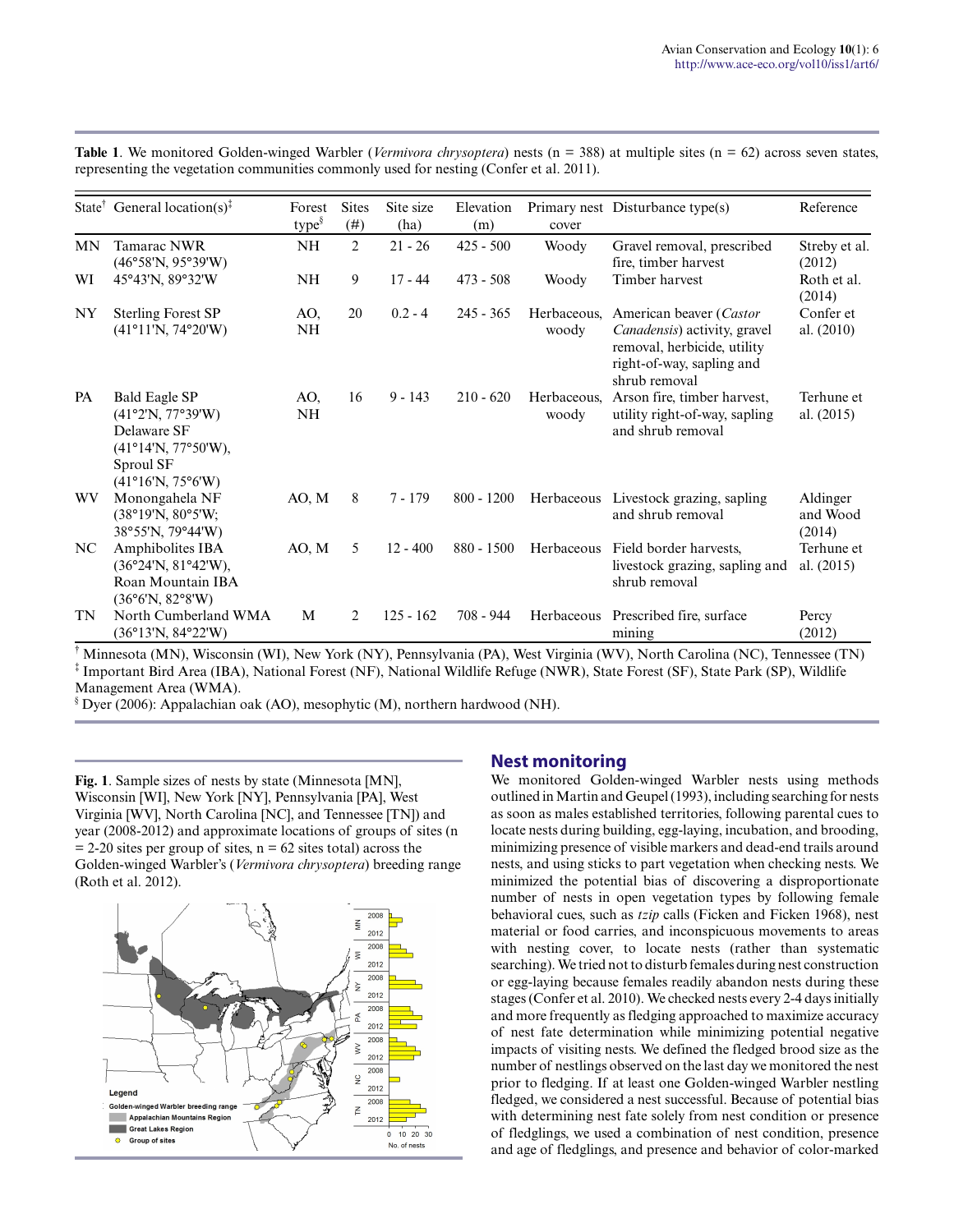adults to determine nest fate. We checked all nests within 4 days of the date of their fate, minimizing the potential distances traveled and neighboring territories encountered by fledglings (Streby and Andersen 2013). Golden-winged Warblers raise one brood per season and generally renest up to two times after nest failure (Tennessee and Ontario, Bulluck et al. 2013; Minnesota, Streby et al. 2014; West Virginia, Aldinger and Wood 2014; New York, J. L. Confer, *personal communication*), although more than two renests are possible (K. Aldinger, *unpublished data*).

#### **Vegetation sampling**

We collaboratively developed a standardized vegetation sampling protocol through meetings of the Golden-winged Warbler Working Group (Buehler et al. 2007) and states communicated annually to ensure data consistency. We selected variables thought to be important correlates of Golden-winged Warbler nest-site selection and DSR (e.g., Confer et al. 2003, Bulluck and Buehler 2008). Study personnel directly involved in the development of the vegetation sampling protocol trained their observers prior to vegetation data collection. Because of logistic constraints during peak nest searching and monitoring times, we started sampling vegetation at nests approximately one month after the nesting season began and completed vegetation sampling within one month (across states: mean  $=$  3 July, median  $=$  30 June, range  $=$ 6 June-22 August). At the time of sampling, vegetation had reached full leaf development so vegetation growth stage was approximately consistent among nests. We sampled vegetation once a nesting attempt finished.

We measured the nest rim height above the soil surface. Using a measuring tape or global positioning system unit in the field or the most recent 1-m resolution National Agriculture Imagery Program aerial photographs in a geographic information system, we measured the distance from the nest to the nearest later successional forest edge, which generally forms a conspicuous part of a male's territory (Confer et al. 2011). For vegetation sampling, a "later successional forest" had a near 100% closed-canopy formed by trees > 10 cm in dbh and an "edge" was the interface between later successional forest and vegetated areas lacking a near 100% closed-canopy formed by trees > 10 cm in dbh. The canopy closure within later successional forests generally prevented growth of patchy shrubs and dense herbaceous cover needed for nesting. Within a 1-m radius of the nest, we estimated percent ground cover of grasses (grasses [*Poaceae*], sedges [*Cyperaceae*], and rushes [*Juncaceae*]), forbs (nongrass herbaceous vegetation), woody vegetation, and *Rubus*. Observers positioned perpendicularly intersecting ruled ropes over the nest, stood outside the 1-m markers of the ropes, and visually estimated the percent cover of each vegetation type, the sum of which could not exceed 100%. Some studies suggest that visual estimation produces unreliable results from observer bias (Luscier et al. 2006), however we believe visual estimation yielded a valid index of vegetative cover because we collaboratively developed standardized protocols, trained all observers, and worked in groups of two or more to collect vegetation data (Kercher et al. 2003, Helm and Mead 2004, Symstad et al. 2008). Furthermore, plots smaller than 1-m radius were successfully used to describe Golden-winged Warbler habitat (Confer et al. 2003). To estimate vegetation density (Nudds 1977) for each cardinal direction, the first observer stood at the nest and counted the number of 20-cm squares on a board (2 m tall, 40 cm wide) that were > 50% obscured

by vegetation when a second observer held the board 10 m from the nest, perpendicular to the line-of-sight of the first observer. For each cardinal direction, we divided the number of obscured squares by the total number of squares on the board ( $n = 20$ ). We averaged these four vegetation density percentages to obtain a single estimate of vegetation density at each nest.

#### **Modeling of daily survival rate**

We developed a priori candidate models (Table 2) of Goldenwinged Warbler nest DSR considering three primary sources of model variation:

**Table 2**. Definitions and notation of all candidate models used in model suites for evaluating the association of spatial-temporal (Model Suite I), intraseasonal (Model Suite II), and vegetation (Model Suite III) covariates with daily survival rate of Goldenwinged Warbler (*Vermivora chrysoptera*) nests using program MARK (ver. 7.1, Colorado State University, Ft. Collins, Colorado, USA).

| Model Suite I: Spatial-temporal covariates ( $n = 7$ models)<br>Intercept only<br>Year | Constant<br>Year        |
|----------------------------------------------------------------------------------------|-------------------------|
|                                                                                        |                         |
|                                                                                        |                         |
|                                                                                        |                         |
| State                                                                                  | State                   |
| Year and state                                                                         | Year + State            |
| Year and state interaction                                                             | Year $\times$ State     |
| Population segment                                                                     | PopSeg                  |
| Dominant vegetation type                                                               | VegType                 |
| Model Suite II: Intraseasonal covariates $(n = 4 \text{ models})^{\dagger}$            |                         |
| Linear time trend                                                                      | T                       |
| Quadratic time trend                                                                   | <b>TT</b>               |
| Nest stage                                                                             | Stage                   |
| Model Suite III: Vegetation covariates ( $n = 38$ models) <sup>†</sup>                 |                         |
| Forb cover <sup><math>‡</math></sup>                                                   | FC                      |
| Woody cover <sup>‡</sup>                                                               | <b>WC</b>               |
| <i>Rubus</i> cover <sup><math>‡</math></sup>                                           | <b>RC</b>               |
| Grass cover <sup>‡</sup>                                                               | GC                      |
| Combined (forb + grass) herbaceous cover <sup><math>\ddagger</math></sup>              | Herb                    |
| Combined ( $Rubus$ + woody) shrub cover <sup>‡</sup>                                   | Shrub                   |
| Forb, grass, <i>Rubus</i> , and woody cover <sup>‡</sup>                               | $FC + GC + RC$<br>$+WC$ |
| Vegetation density percentage within 10 m                                              | VegDen                  |
| Distance to later successional forest edge                                             | Edge                    |
| Nest height                                                                            | NestHt                  |
| Quadratic (e.g., GC <sup>2</sup> ) or cubic (e.g., GC <sup>3</sup> )                   | $GC + GC2$ or           |
| vegetation covariate <sup>§</sup>                                                      | $GC + GC^2 +$           |
|                                                                                        | GC <sup>3</sup>         |
| Linear vegetation covariate (e.g., GC)                                                 | $GC \times State$       |
| interaction with covariate(s) in best-                                                 |                         |
| supported model from Model Suite I (e.g.,<br>$State)^{\S}$                             |                         |

† We used the best-supported model from Model Suite I as the base model in Model Suites II and III.

‡ Percent cover within a 1-m radius of the nest.

§ We used each vegetation covariate in each iteration of these models.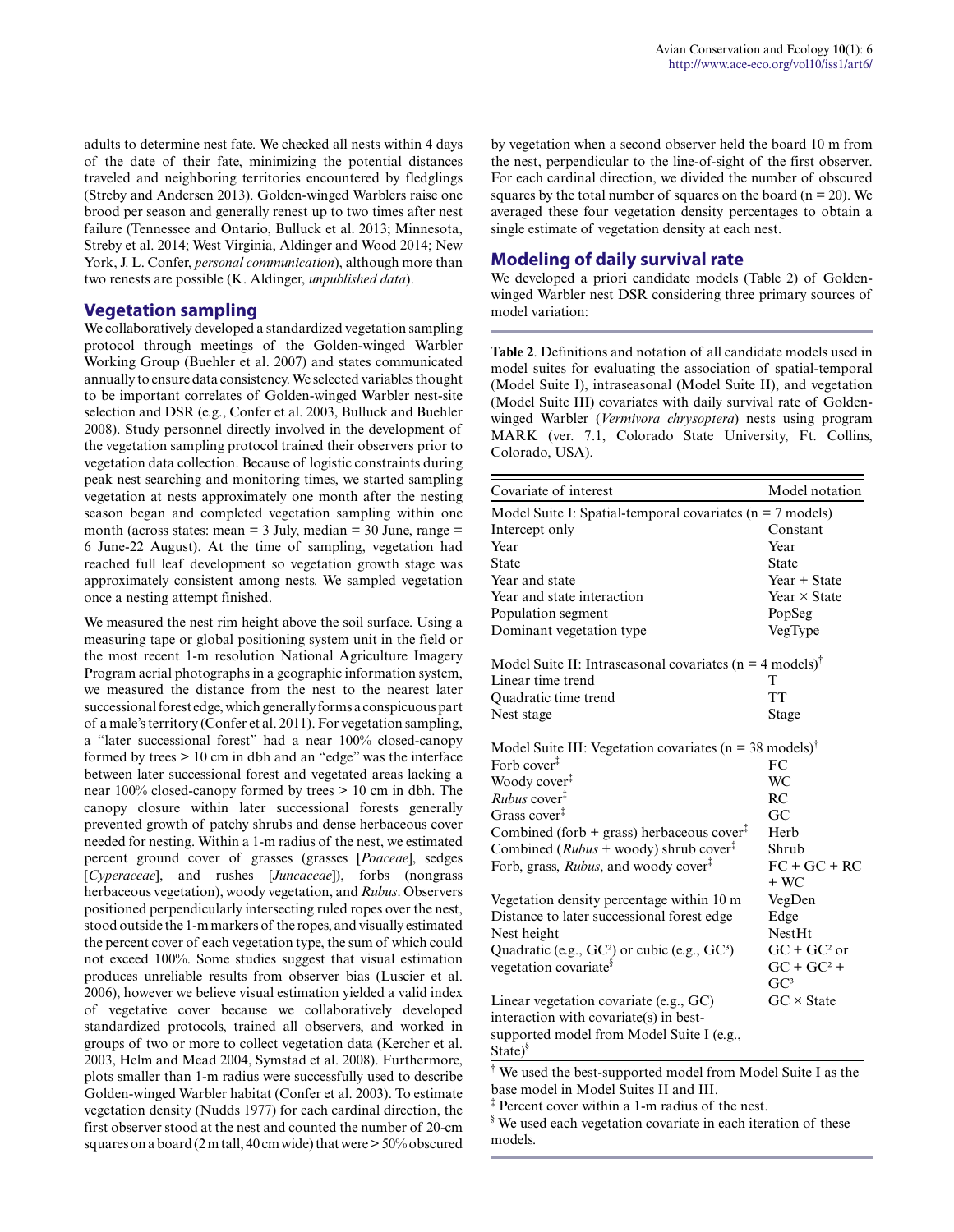- **1.** Spatial location. To account for potential variation in DSR across the Golden-winged Warbler's breeding range, we modeled state and population segment. Spatial variation in DSR occurred between populations in Ontario and Tennessee (Bulluck et al. 2013) and may be associated with location-specific variation in predator communities, weather patterns, or other variables not specifically accounted for in our models (Rotenberry and Wiens 1989). Each of our states encompassed 2-20 sites, so we recognized that state-scale estimates of DSR could obscure site-scale differences in DSR, e.g., wetland and upland sites in New York (Confer et al. 2010). However, our sites were similar within individual states or sample sizes were too small to account for variation among sites within states. We also aggregated states into two distinct and possibly disjunct segments of the Goldenwinged Warbler's breeding range (Roth et al. 2012): the Great Lakes (Minnesota and Wisconsin) and Appalachian Mountains population segments (North Carolina, New York, Pennsylvania, Tennessee, and West Virginia). The Great Lakes population segment has a larger population size (Roth et al. 2012), greater territory density (Streby et al. 2012, Frantz et al. 2015), and slower rates of population decline (Sauer et al. 2014) than the Appalachian Mountains population segment, which we hypothesized to be in part a consequence of greater DSR in the Great Lakes population segment.
- **2.** Time. We assessed time using nest stage, time-within-season, and year covariates. Annual variation in DSR may be associated with biotic or abiotic variables such as fluctuations in predator abundance or weather (Rotenberry and Wiens 1989) that were not specifically accounted for by other model covariates. Passerine nest survival tends to decrease over time within a season (Grant et al. 2005, Bulluck et al. 2013), but in some cases may increase (Streby et al. 2014). Within-season trends in DSR may be curvilinear because of changing activity patterns of nest predators such as snakes, whose activity varies with reproductive and thermoregulatory stimuli (Sperry et al. 2008). Thus, we tested if DSR had a linear or quadratic relationship with time-within-season. We also tested for a relationship between DSR and nest stage (three categories: egg-laying, incubation, and brooding) because differences in auditory, olfactory, and visual cues at the nest site during different stages may affect predation rates (Skutch 1949).
- **3.** Vegetation characteristics. We used percent cover of forb, grass, herbaceous (forb + grass), *Rubus*, woody, and shrub (*Rubus* + woody) within 1 m of the nest (hereafter referred to as forb, grass, herbaceous, *Rubus*, woody, or shrub cover), vegetation density within 10 m of the nest (hereafter referred to as vegetation density), distance to later successional forest edge (hereafter referred to as forest edge), and nest height as covariates in DSR models because these characteristics were associated with nest survival in previous studies (Confer et al. 2003, Bulluck and Buehler 2008, Roth et al. 2012, Bulluck et al. 2013, Aldinger and Wood 2014, Streby et al. 2014). We predicted that preferred levels of vegetation characteristics selected by individual warblers (approximately 5-45% forb, 5-45% grass, 40-80% herbaceous, 5-40% *Rubus*, 15-35% woody, and 5-50% shrub cover and 10-30%

vegetation density; Roth et al. 2012, Terhune et al. 2015) would be associated with increased DSR. We also included site-level dominant vegetation type in our models in two categories: herbaceous-dominated, e.g., old field, or woodydominated, e.g., regenerating forest, nesting vegetation. We predicted that nests in herbaceous-dominated nesting vegetation would have lower DSR because of increased predation rates traditionally associated with field-forest edges (Gates and Gysel 1978).

To evaluate the relationship between DSR and the covariates outlined above, we used a two-staged model selection process (Fondell et al. 2008, Amundson and Arnold 2011, Thompson et al. 2012) with three model suites (Table 2) and Akaike's Information Criterion adjusted for small sample bias and overdispersion (QAIC<sub>c</sub>) for model selection (Burnham and Anderson 2002). For Model Suite I (spatial-temporal covariates), we modeled DSR considering covariates representing dominant vegetation type, population segment, state, and year (categorical "dummy" variable) using all Golden-winged Warbler nests from all states and years. We then included the best-supported model from Model Suite I in each model evaluated in Model Suites II and III.

Model suite II incorporated intraseasonal covariates related to the progression of the nesting season (time-within-season) and nest stage (laying, incubation, and brooding) of Golden-winged Warblers. To account for latitudinal variation among states, we modeled state and time-within-season by constraining them as independent parameters (Dinsmore et al. 2002).

Model suite III assessed how DSR was associated with vegetation characteristics surrounding Golden-winged Warbler nests. We modeled vegetation characteristics as untransformed, continuous numerical covariates. For each vegetation covariate, we formulated three models with either linear, quadratic, or cubic terms. Curvilinear relationships may exist if DSR peaks at intermediate levels of the vegetation covariates, which may be preferred at Golden-winged Warbler nest sites, e.g., 40-80% herbaceous cover (Terhune et al. 2015). We also formulated one model that included all of the vegetation cover covariates (forb, grass, *Rubus*, and woody cover). We formulated models with an interaction between each (linear) vegetation covariate and the covariate(s) in the best-supported model from Model Suite I to test if vegetation covariates were similarly associated with DSR across values of the spatial-temporal covariate. For Model Suite III, we removed Minnesota and North Carolina nests because these nests had incomplete vegetation data.

We evaluated competing models of DSR of Golden-winged Warbler nests using the nest survival model in program MARK (ver. 7.1, Colorado State University, Ft. Collins, Colorado, USA). We included nests that reached at least the egg-laying stage in analyses. We modeled the binomially distributed data with the user-defined, logit-link function while simultaneously considering associations with spatial-temporal, intraseasonal, and vegetation covariates. We used standard coding for analysis of data in MARK (Dinsmore et al. 2002, Rotella et al. 2004). For our analysis of nest stage, we assumed a 25-day nesting period, with 4 days for egg-laying, 11 days for incubation, and 10 days for brooding (Ehrlich et al. 1988, Confer et al. 2011). We did not standardize individual covariates, because the unstandardized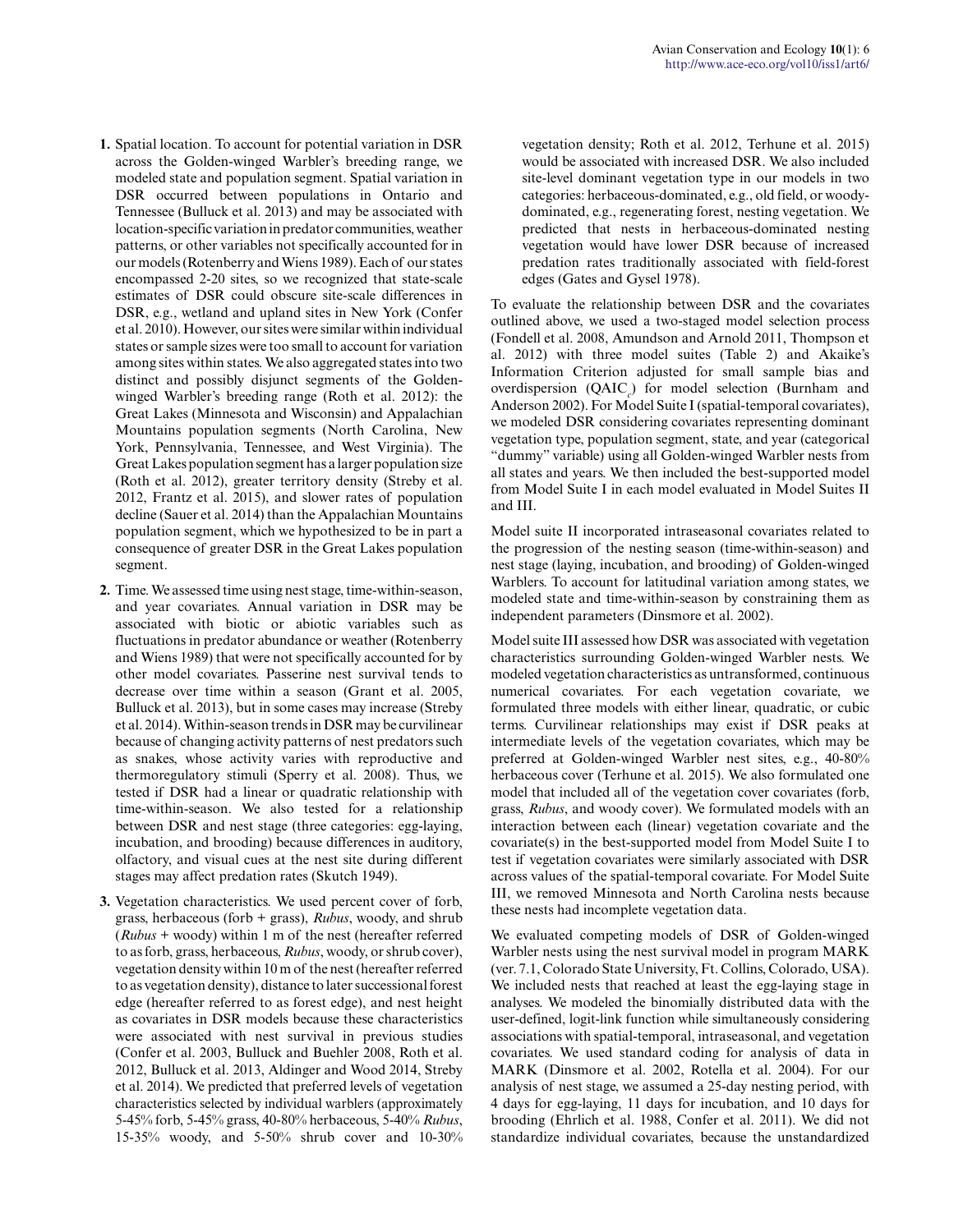**Table 3**. Model-selection results for daily survival rate of Golden-winged Warbler (*Vermivora chrysoptera*) nests from Model Suites I, II, and III in Minnesota, Wisconsin, New York, Pennsylvania, West Virginia, North Carolina, and Tennessee, 2008-2012. We used program MARK (ver. 7.1, Colorado State University, Ft. Collins, Colorado, USA) and Akaike's Information Criterion adjusted for small sample size and overdispersion (QAICc) for analysis of daily survival rate of nests. *K* is the number of parameters in the model, QAICc is Akaike's Information Criterion adjusted for small sample size and overdispersion, ΔQAIC<sub>c</sub> is the difference in QAIC<sub>c</sub> values between individual models and the top model, and wi is the model weight. We only presented models where  $w_i \ge 0.01$ . See Table 1 for the full list of models and their notation.

| Model Suite                    | Daily Survival Rate Model                               | $\cal K$       | QAIC    | $\Delta QAIC$ | $W_i$    |
|--------------------------------|---------------------------------------------------------|----------------|---------|---------------|----------|
| I: Spatial-temporal            | <b>State</b>                                            | $\tau$         | 1240.48 | 0.00          | 0.73     |
|                                | Constant                                                | 1              | 1243.91 | 3.43          | 0.13     |
|                                | VegType                                                 | $\overline{c}$ | 1245.70 | 5.22          | 0.05     |
|                                | PopSeg                                                  | $\overline{c}$ | 1245.87 | 5.39          | 0.05     |
|                                | Year                                                    | 5              | 1248.13 | 7.66          | 0.02     |
|                                | Year x State                                            | 25             | 1248.58 | 8.10          | $0.01\,$ |
|                                | Year + State                                            | 11             | 1248.64 | 8.17          | 0.01     |
| II: Intraseasonal <sup>†</sup> | State $+T$                                              | 8              | 1213.72 | 0.00          | 0.72     |
|                                | State $+T + TT$                                         | 9              | 1215.56 | 1.85          | 0.28     |
| III: Vegetation <sup>†‡</sup>  | State + $GC + GC^2$                                     | $\sqrt{ }$     | 1167.32 | 0.00          | 0.15     |
|                                | <b>State</b>                                            | 5              | 1168.48 | 1.15          | 0.08     |
|                                | State + $GC + GC^2 + GC^3$                              | 8              | 1168.92 | 1.60          | 0.07     |
|                                | State + $RC + RC^2$                                     | 7              | 1169.03 | 1.71          | 0.06     |
|                                | State + Edge + Edge <sup>2</sup>                        | 7              | 1169.16 | 1.84          | 0.06     |
|                                | $State + GC$                                            | 6              | 1169.16 | 1.84          | 0.06     |
|                                | State + Edge                                            | 6              | 1169.28 | 1.96          | 0.06     |
|                                | State + NestHt                                          | 6              | 1169.34 | 2.02          | 0.05     |
|                                | State + VegDen + VegDen <sup>2</sup>                    | 7              | 1169.79 | 2.47          | 0.04     |
|                                | State $+FC$                                             | 6              | 1170.25 | 2.93          | 0.03     |
|                                | State + WC                                              | 6              | 1170.27 | 2.95          | 0.03     |
|                                | State + Shrub                                           | 6              | 1170.28 | 2.96          | 0.03     |
|                                | State + VegDen                                          | 6              | 1170.39 | 3.07          | 0.03     |
|                                | State + Herb                                            | 6              | 1170.47 | 3.14          | 0.03     |
|                                | State + RC                                              | 6              | 1170.47 | 3.15          | 0.03     |
|                                | State + $RC + RC^2 + RC^3$                              | 8              | 1170.93 | 3.60          | 0.02     |
|                                | State + $WC + WC^2$                                     | 7              | 1170.95 | 3.62          | 0.02     |
|                                | State + Herb + Herb <sup>2</sup>                        | $\tau$         | 1171.44 | 4.12          | 0.02     |
|                                | State + WC + WC <sup>2</sup> + WC <sup>3</sup>          | 8              | 1171.94 | 4.61          | 0.01     |
|                                | State + $GC$ + State x $GC$                             | 10             | 1171.95 | 4.63          | 0.01     |
|                                | State + $FC + FC2$                                      | 7              | 1172.08 | 4.76          | 0.01     |
|                                | State + $FC + FC^2 + FC^3$                              | 8              | 1172.12 | 4.79          | 0.01     |
|                                | State + Shrub + Shrub <sup>2</sup>                      | 7              | 1172.18 | 4.86          | 0.01     |
|                                | State $+$ Herb $+$ Shrub                                | 7              | 1172.26 | 4.94          | 0.01     |
|                                | State + Herb + Herb <sup>2</sup> + Herb <sup>3</sup>    | 8              | 1173.17 | 5.85          | 0.01     |
|                                | State + Shrub + Shrub <sup>2</sup> + Shrub <sup>3</sup> | 8              | 1173.74 | 6.42          | 0.01     |

† We used the best-supported model from Model Suite I as the base model in Model Suites II and III.

 $\frac{1}{4}$  For Model Suite III, we removed Minnesota (n = 18) and North Carolina (n = 8) nests because these nests had incomplete vegetation data.

covariates did not affect numerical optimization (Dinsmore et al. 2002, Rotella 2007). To maintain sample size and avoid potentially biased estimates associated with complete-case analysis (Knol et al. 2010, White and Carlin 2010), we used a multiple imputation approach to predict mean covariate values for missing vegetation data (Rubin 1976, Horton and Kleinman 2007), which comprised 2.7% of all values, and we incorporated uncertainty by resampling values from a mean normal distribution  $(\pm 5\%)$  based on the observed data. We excluded nests with no vegetation data from Model Suite III, thus we were only predicting single values for individual nests.

We considered the model with the lowest  $QAIC<sub>c</sub>$  value to be the best-supported model given the data and any models with ΔQAIC<sub>c</sub> ≤ 2 were considered plausible (Burnham and Anderson 2002). We assessed the relative plausibility of each model in the model suite by comparing Akaike weights  $(w_i)$ . We did not present models with  $w_i < 0.01$  in our model selection results (Table 3). We modelaveraged parameter estimates and beta coefficients across all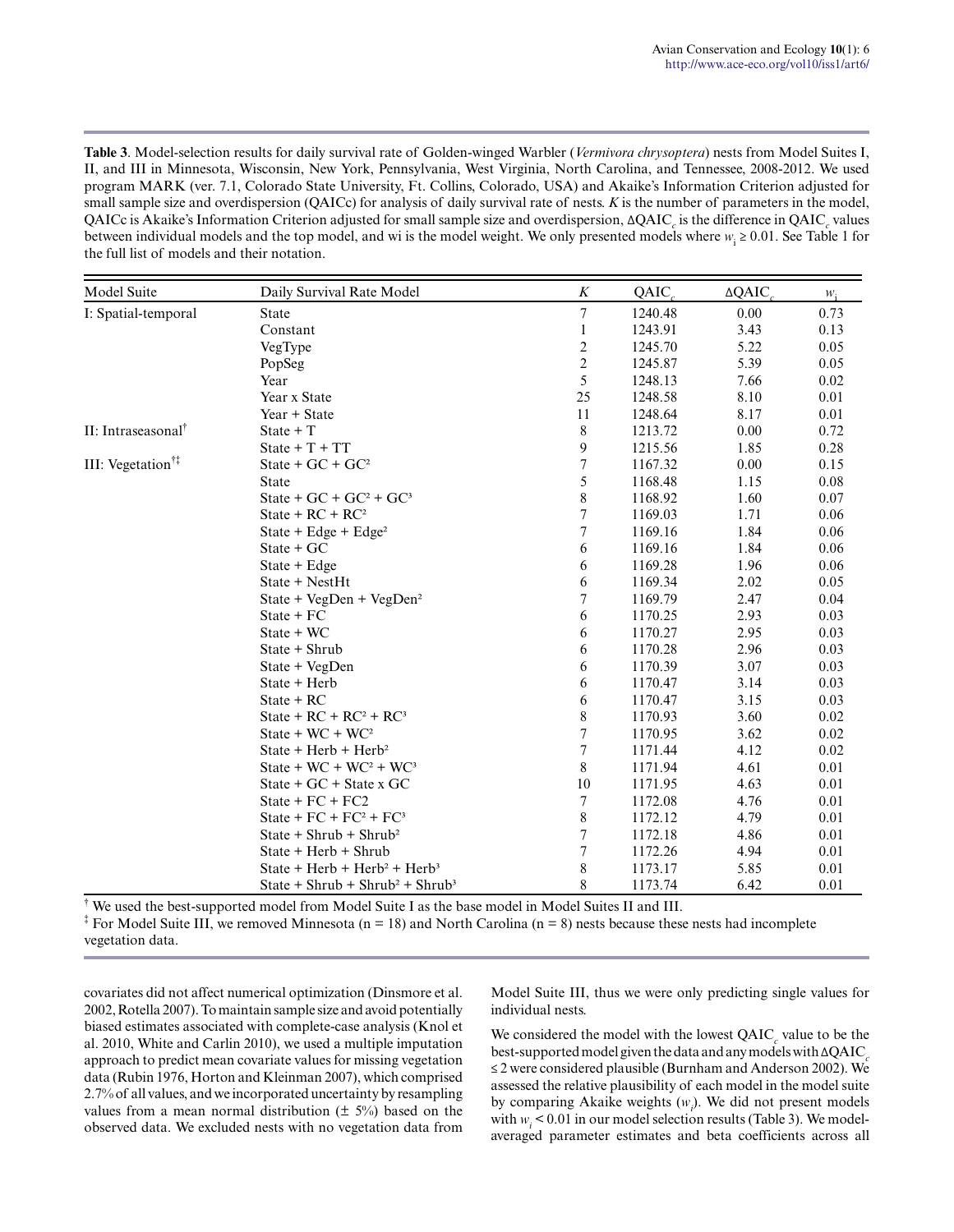**Table 4**. Model-averaged (across models containing the covariate) coefficients for covariates in best-supported (ΔQAICc < 2) models of daily survival rate of Golden-winged Warbler (*Vermivora chrysoptera*) nests from Models Suites I, II, and III on sites located in Minnesota, Wisconsin, New York, Pennsylvania, West Virginia, North Carolina, and Tennessee, 2008-2012. See Table 1 for the full list of models and their notation.

| Model Suite                        | Covariate                   | Estimate | <b>SE</b> | 95% CI (Lower, Upper) |
|------------------------------------|-----------------------------|----------|-----------|-----------------------|
| I: Spatial-temporal                | Minnesota <sup>†</sup>      | 0.429    | 0.414     | $-0.383, 1.240$       |
|                                    | New York                    | 0.282    | 0.258     | $-0.223, 0.788$       |
|                                    | North Carolina <sup>†</sup> | 0.539    | 0.746     | $-0.923, 2.001$       |
|                                    | Pennsylvania                | $-0.274$ | 0.205     | $-0.676, 0.127$       |
|                                    | Tennessee (intercept)       | 4.173    | 0.322     | 3.542, 4.804          |
|                                    | West Virginia               | 0.120    | 0.216     | $-0.302, 0.542$       |
|                                    | Wisconsin                   | 0.004    | 0.263     | $-0.511, 0.520$       |
| II: Intraseasonal                  | T                           | $-0.043$ | 0.034     | $-0.110, 0.023$       |
|                                    | TT                          | 0.000    | 0.001     | $-0.001, 0.001$       |
| III: Vegetation $\mathbf{\ddot{}}$ | GC                          | 0.017    | 0.010     | $-0.004, 0.037$       |
|                                    | GC <sup>2</sup>             | 0.000    | 0.000     | $-0.001, 0.000$       |
|                                    | GC <sup>3</sup>             | 0.003    | 0.002     | 0.000, 0.006          |
|                                    | RC                          | $-0.018$ | 0.012     | $-0.041, 0.006$       |
|                                    | RC <sup>2</sup>             | 0.000    | 0.000     | 0.000, 0.001          |
|                                    | Edge                        | $-0.005$ | 0.002     | $-0.009, -0.001$      |
|                                    | Edge <sup>2</sup>           | 0.000    | 0.000     | 0.000, 0.000          |

<sup>†</sup> Interpret parameter estimates for Minnesota (n = 18 nests) and North Carolina (n = 8 nests) with caution due to small sample sizes of nests.

‡ For Model Suite III, we removed Minnesota and North Carolina nests because few of these nests had complete vegetation data.

models within each model suite and used beta coefficients to infer biological importance of covariates. We reported model-averaged beta coefficients (*BCovariate*), standard errors (SE), and 95% confidence intervals (CI) for covariates in plausible models.

#### **RESULTS**

We monitored 388 Golden-winged Warbler nests across all states and years (Fig. 1), resulting in 4642 exposure days and mean DSR of  $0.960 \pm 0.003$  SE (95% CI = 0.955-0.965). Golden-winged Warbler nesting phenology varied by state (Fig. 2). Overall, we discovered the earliest egg on 1 May 2010 in Tennessee and observed the latest active nest on 20 July 2008 in Wisconsin. We obtained additional nesting phenology information for Minnesota (2011-2012, H. M. Streby, *unpublished data*) and North Carolina (2012, C. G. Smalling, *unpublished data*); these nests were not included in our other analyses because they were not sampled using our standardized protocols.

### **Daily survival rate of Golden-winged Warbler nests**

Among spatial-temporal models of DSR in Model Suite I, the model containing state was best-supported  $(QAIC<sub>c</sub>$  weight  $[w<sub>i</sub>]$  = 0.73, Table 3). DSR was least in Pennsylvania and greatest in Minnesota and New York, although 95% CIs of beta coefficients overlapped among states (Table 4). No other model in Model Suite I had substantial support (ΔQAIC<sub>*c*</sub> ≤ 2, Table 3).

Among intraseasonal models of DSR in Model Suite II, the bestsupported and most plausible ( $w_i = 0.72$ ) model included state and a linear time-within-season covariate (Table 3). A second model including state and a quadratic time covariate had

substantial support (ΔQAIC<sub>*c*</sub> = 1.85) but was less plausible ( $w_i$  = 0.28, Table 3). However, the beta coefficient 95% CIs overlapped zero for the linear and quadratic relationships between timewithin-season and DSR (Table 4), suggesting low biological importance of time-within-season on DSR.

**Fig. 2**. Mean (± SE) annual Golden-winged Warbler (*Vermivora chrysoptera*) first egg dates (left end of bar) and last nest active dates (right end of bar). The timing of the nesting season was delayed as state latitude increased. Where available, we obtained data to fill gaps among years for Minnesota (2011-2012, H. M. Streby, *unpublished data*) and North Carolina (2012, C. G. Smalling, *unpublished data*); these nests were not included in our other analyses because they were not sampled using our standardized protocols.

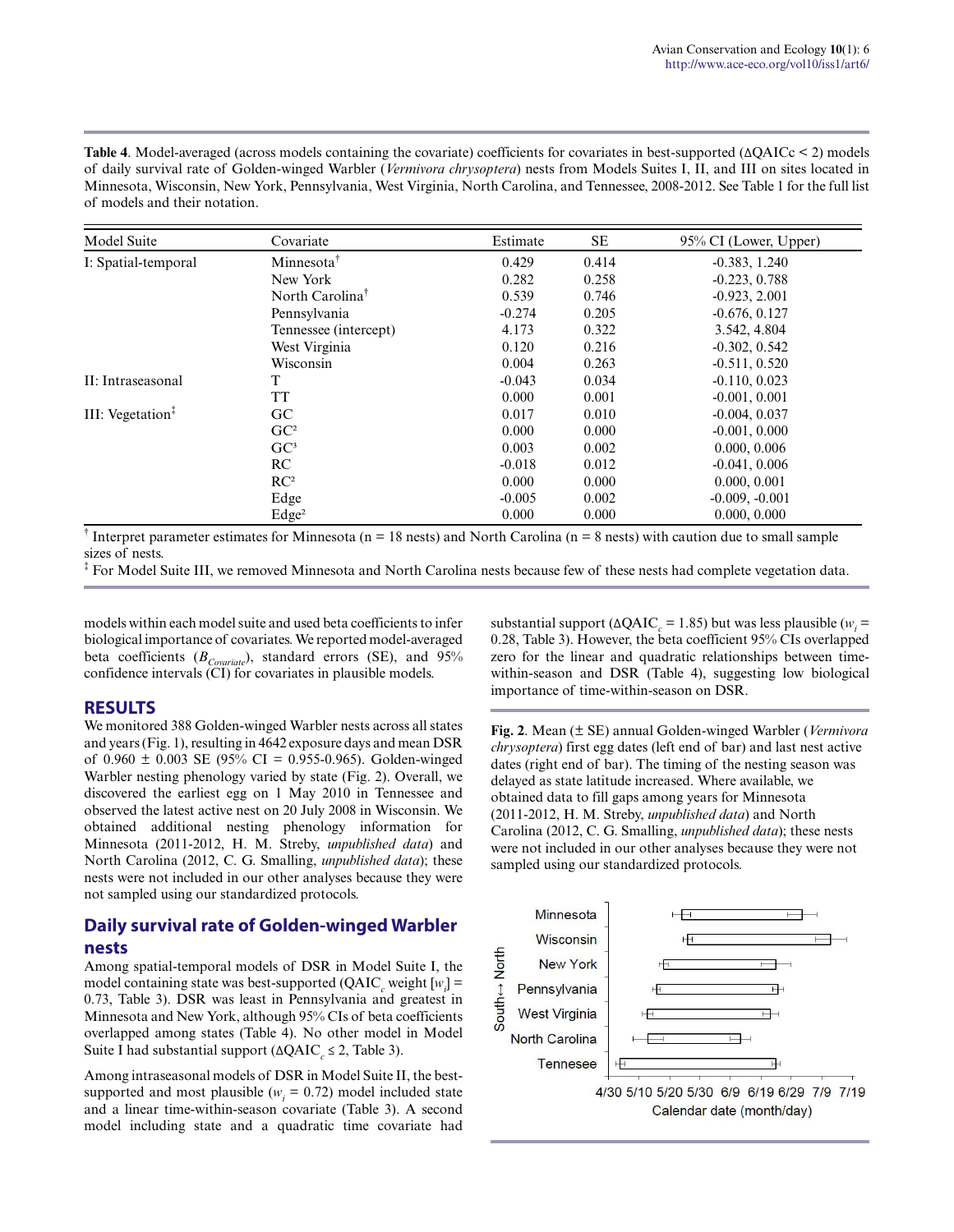Among vegetation models of DSR in Model Suite III, the bestsupported model included state and linear and quadratic terms for percent grass cover (Table 3). This model predicted that DSR was relatively constant until percent grass cover reached 50%, at which point DSR declined (Fig. 3A). Based on model weights, this best-supported model ( $w_i = 0.15$ ) was 1.7 times more plausible than the next best-supported model that included only state  $(\Delta \text{QAIC}_c = 1.15, w_i = 0.09)$ . Models containing state and percent *Rubus* cover (Fig. 3B) and models containing state and distance to forest edge (Fig. 3C) also had substantial support (ΔQAIC<sub>*c*</sub> ≤ 2, Table 3). Outlying values likely contributed to apparently weak associations (i.e., some beta coefficient 95% CIs that overlapped zero, Table 4) between vegetation covariates and DSR in our top models (Fig. 3). We also ran models with interactions between state and vegetation covariates (e.g.,  $DSR \sim State + GC + State$ x GC) to evaluate if vegetation covariates were associated with DSR similarly among states. Grass and *Rubus* cover and distance to forest edge had similar associations with DSR among states since our models with interactions had considerably less support  $(\Delta \text{QAIC}_c > 4)$  than our top model (Table 3).

#### **DISCUSSION**

We examined whether there was a common set of vegetation characteristics linked to DSR across broad, in terms of geography and vegetation community type, portions of the Golden-winged Warbler breeding range. This question is important because it provides a foundation for being able to successfully manage vegetation communities to increase DSR through regional conservation prescriptions. If these vegetation-DSR relationships are not generalizable across broad scales, then management prescriptions to improve DSR must be developed at a more local scale or by vegetation community type. Of several different nestsite characteristics related to vegetation structure and composition, only three covariates were included in the DSR models with substantial support: grass and *Rubus* cover and distance to forest edge. Although our sample of nests was dominated spatially and proportionally by the Appalachian Mountains population segment (85% of nests), all vegetation communities commonly used by Golden-winged Warblers for nesting (summarized in Confer et al. 2011) were represented in our collective sample.

Among the models in Model Suite I, the DSR model containing only state had the most support. Our states spanned 1140 km in latitude, 1770 km in longitude, and 1290 m in elevation and included differences in landscape context, disturbance regime, and vegetation community composition, which in turn may have resulted in different predator communities, predation patterns, and vulnerability of nests. Spatial location (Bulluck et al. 2013), landscape context (Peterson et al. 2015), disturbance regimes (Kubel and Yahner 2008, Roth et al. 2014), and vegetation community composition (Confer et al. 2010) have all been linked to variation in Golden-winged Warbler reproductive performance. Thus, approximately at the scale of our states may lie an ultimate, as opposed to proximate, i.e., state, correlate that could provide a more mechanistic understanding of DSR of Golden-winged Warbler nests. Although DSR was statistically similar among states, discovery of the variable(s) underlying our state covariate may lead to clearer statistical and biological conclusions about spatial variation in DSR and improved regional conservation strategies.

**Fig. 3**. Relationships  $(\pm 95\% \text{ CI}, \text{dashed lines})$  between  $(A)$ grass and (B) Rubus cover within 1 m and (C) distance to a later successional forest edge and daily survival rate (DSR) of Golden-winged Warbler (*Vermivora chrysoptera*) nests, based on models with substantial support from Model Suite III (A = DSR [State + grass cover + grass cover2], B = DSR [State + Rubus cover + Rubus cover 2],  $C = DSR$  [State + edge distance + edge distance2]). DSR remained relatively constant until grass cover reached 50%, after which DSR declined (A). DSR was lowest at about 30% Rubus cover (B). DSR had a negative association with distance to a later successional forest edge (C). Almost all (95%) of the nests had  $\leq 64\%$  grass cover and  $\leq 60\%$ Rubus cover within 1 m and were < 152 m from a later successional forest edge (vertical lines).

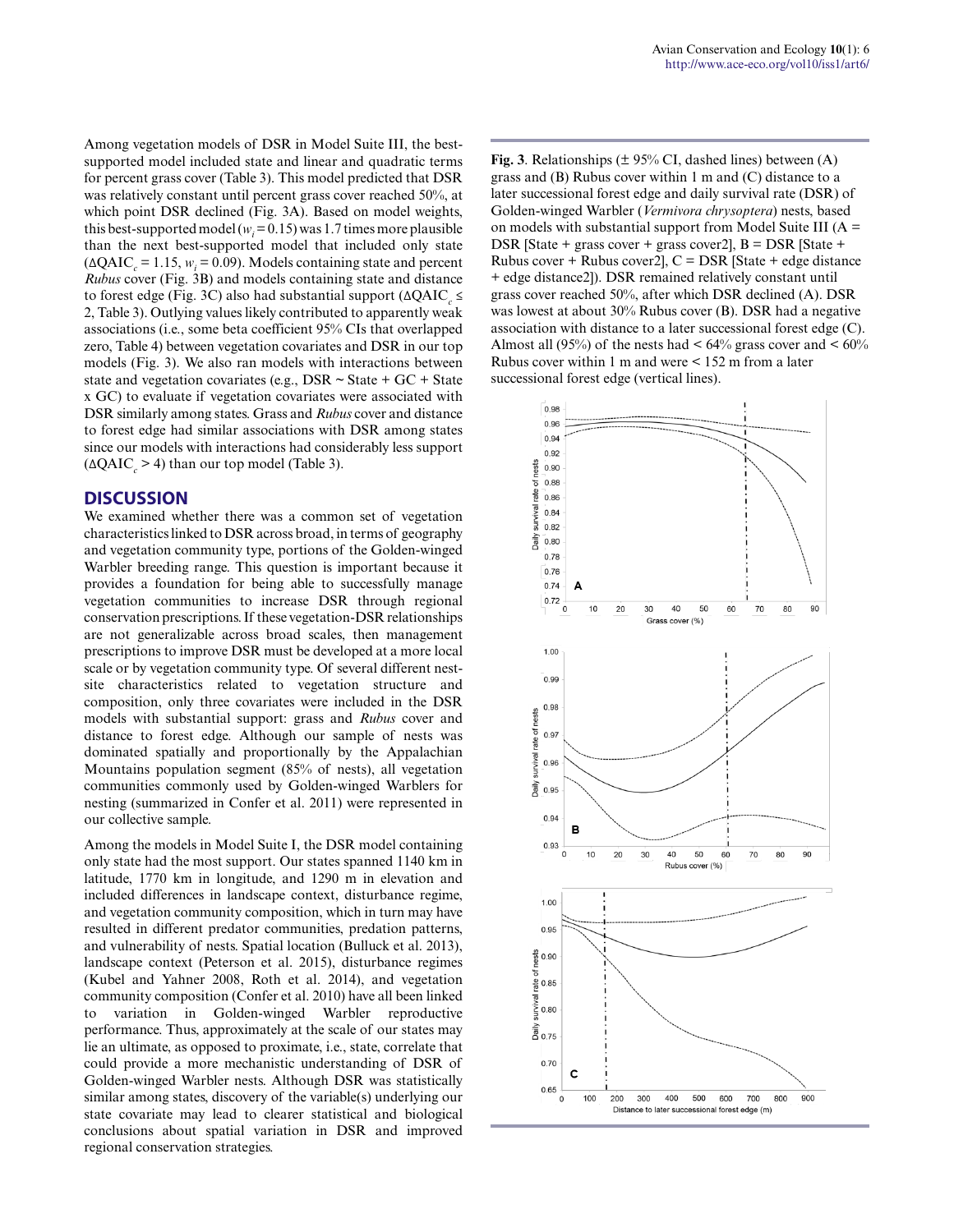Of the vegetation covariates in our DSR models, percent grass cover may have the most potential for management. Furthermore, because our model with a state by grass cover interaction had little support, grass cover management targets appear to be similar across the Golden-winged Warbler's breeding range. Grass cover is an important characteristic of Golden-winged Warbler nesting vegetation (Confer et al. 2003, Buehler et al. 2007, Confer et al. 2011, Terhune et al. 2015). Compared to random locations in their territories, Golden-winged Warblers preferred nest sites with 5-50% grass cover within 1 m (Terhune et al. 2015). As we predicted, DSR was consistently high within this range and declined when grass cover exceeded 50%. Nests in vegetation with > 50% grass cover may be less concealed (total-foliage hypothesis, Martin 1993), more easily located by predators (potential-prey hypothesis, Martin 1993), or exposed to a different predator community (Thompson 2007), resulting in increased predation rates. In addition, Terhune et al. (2015) suggested that selection of certain habitat components was linked to vegetation community type, i.e., herbaceous- versus woody-dominated, combined with varying site-level vegetation conditions whereby vegetation community type may drive local, nest site selection. Thus, the grass cover associated with DSR may not always be taxon-specific and therefore may differ among contexts, e.g., upland versus wetland sites, as to which taxon is needed to provide the necessary nesting structure. For example, *Poaceae* grasses and *Cyperaceae* sedges provided nesting substrate for upland (relatively low nest survival) and wetland (relatively high nest survival) populations, respectively, among our New York sites (Confer et al. 2010). Whereas we did not have adequate data to evaluate differences among grass taxa or wetlands and uplands, we infer that sedges and rushes among wetland sites may serve as structural equivalents to grass cover in upland sites. We add that certain taxa, e.g., invasive *Phragmites* displace sedges, may not support nesting Golden-winged Warblers (Confer et al. 2010, 2011). More research will elucidate these relationships and refine management guidelines, particularly among wetland sites.

The other two vegetation covariates associated with DSR, *Rubus* cover and distance to forest edge, also are important features of Golden-winged Warbler nest sites (e.g., Buehler et al. 2007, Confer et al. 2011, Aldinger and Wood 2014). Similar to grass cover, models with a state by *Rubus* cover or state by distance to forest edge interaction had little support, so management targets may be similar across the Golden-winged Warbler's breeding range. Although *Rubus* cover and distance to forest edge showed somewhat uncertain relationships with DSR, the DSR curves for these two covariates (Fig. 3) revealed this was because of outlying values, particularly for distance to forest edge (Fig. 3C). At values less than the 95th percentile (152 m in Fig. 3C), we observed a clear negative trend in DSR with distance to forest edge, suggesting an edge effect associated with the interface between shrublands or young forests and near 100% closed-canopy forests. Nest predation along edges may not be as detrimental for shrubland birds (Woodward et al. 2001) as it is for forest-interior birds (Batáry and Báldi 2004). In our study, nest sites farther from a forest edge in large openings might have more grass cover (e.g., managed old field sites in Pennsylvania, grazed livestock pastures with soft edges in West Virginia, or regenerating aspen stands where shading from the forest edge reduced grass cover along edges in Wisconsin), resulting in greater predation rates. In

contrast, DSR in Minnesota increased away from edges of later successional forests (Streby et al. 2014). Our definition of forest edge appears to have differed from that of Streby et al. (2014), perhaps leading to contradictory results. The forests to which we measured had near 100% canopy-closure, generally preventing the growth of the herbaceous vegetation and shrubs needed for nesting cover. Streby et al. (2014) used canopy height rather than canopy closure to define forest and their forested areas had dense undergrowth.

The primary objective of our study was to determine if a common set of vegetation characteristics among the different vegetation communities commonly used for nesting across the Goldenwinged Warbler's breeding range was associated with DSR. Among the covariates we modeled, grass (negative association with DSR above 50% grass cover) and *Rubus* (DSR lowest at ~30% *Rubus* cover) cover within 1-m of the nest and distance from the nest to a later successional forest edge (negative association with DSR) may be relevant management targets for altering Goldenwinged Warbler DSR among our states, particularly in the Appalachian Mountains population segment. We recognize, however, that variation in DSR among our states may be attributable to additional characteristics that we did not measure. As such, it is important to consider our results along with contextspecific studies (e.g., Confer et al. 2010, Bulluck et al. 2013, Aldinger and Wood 2014) and management plans (e.g., Bakermans et al. 2011; Golden-winged Warbler Working Group 2013*a*, 2013*b*) during conservation planning. For example, a key consideration for land managers around our Minnesota and New York sites would be reproductive performance in wetland versus upland settings (Confer et al. 2010, Peterson et al. 2015, Streby et al. 2015). A universal consideration for land managers is the potential for contact with Blue-winged Warblers, which may replace Golden-winged Warblers regardless of the quality of nesting vegetation for Golden-winged Warblers (Gill 1980, 2004, Confer et al. 2003). Future studies that evaluate DSR in vegetation communities where managers implemented our management guidelines will provide opportunities to improve upon our guidelines.

*Responses to this article can be read online at:* <http://www.ace-eco.org/issues/responses.php/748>

#### **Acknowledgments:**

*We thank the many supporters of this research, including Audubon North Carolina, Bald Eagle State Park - Pennsylvania, Blue Ridge Conservancy, Cornell Lab of Ornithology, C. Paynter, D. Paynter, EcoQuest Travel, Garden Club of America, Grace Jones Richardson Trust, Habitat Forever, Indiana University of Pennsylvania, J. Roushdy, Michigan Technological University, National Fish and Wildlife Foundation, National Science Foundation, North Carolina State Parks, North Carolina Wildlife Resources Commission, Oneida County Forests, Pennsylvania Bureau of Forestry, Pennsylvania Department of Conservation and Natural Resources, Potlatch Corporation, Ruffed Grouse Society, Southern Appalachian Highlands Conservancy, Tennessee Wildlife Resources Agency, Tennessee Ornithological Society, The Nature*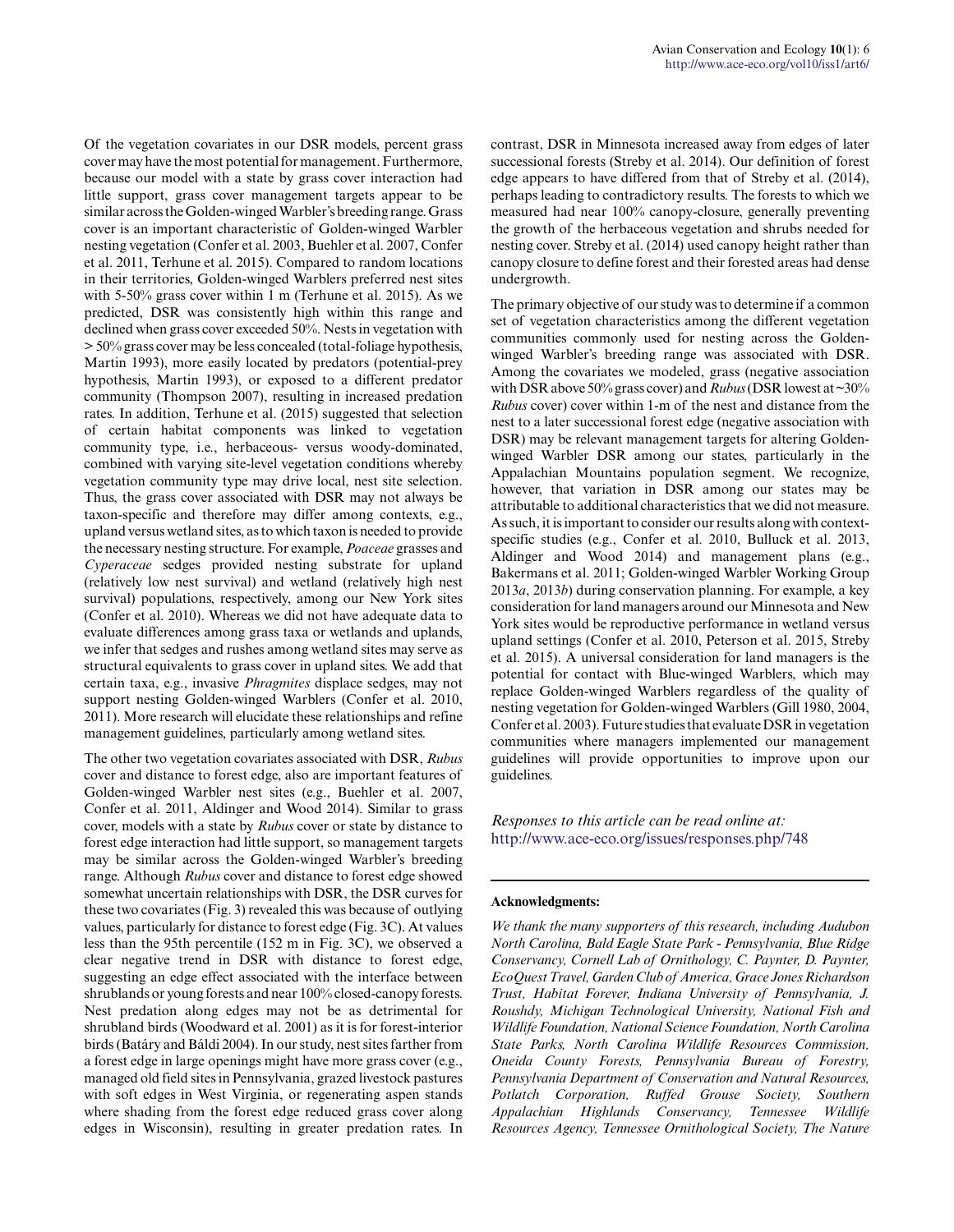*Conservancy, Tomahawk Timberlands, University of Minnesota, University of Tennessee, U.S. Forest Service Monongahela National Forest, U.S. Forest Service Northern Research Station, U.S. Geological Survey Cooperative Research Units Program, U. S. Natural Resource Conservation Service, West Virginia Division of Natural Resources, Wisconsin Focus on Energy, Wisconsin Department of Natural Resources, and Wisconsin Society of Ornithology. We also thank the field assistants that worked tirelessly to find and monitor nests and measure associated vegetation. D. E. Andersen, M.E. McDermott, S. M. Peterson, and H. M. Streby provided extensive input and review on earlier drafts of this manuscript. We completed this study under the auspices of the following IACUC protocols: 03-0708 (Indiana University of Pennsylvania), SO2-4 (Ithaca College), L0111 and L0200 (Michigan Technological University), 0710A19381 (University of Minnesota), 561-1101 (University of Tennessee), and 07-0303 and 10-0201 (West Virginia University). Use of trade names does not imply endorsement by the U.S. Federal Government.*

#### **LITERATURE CITED**

Aldinger, K. R., and P. B. Wood. 2014. Reproductive success and habitat characteristics of Golden-winged Warblers in highelevation pasturelands. *Wilson Journal of Ornithology* 126:279-287. [http://dx.doi.org/10.1676/13-114.1](http://dx.doi.org/10.1676%2F13-114.1)

Amundson, C. L., and T. W. Arnold. 2011. The role of predator removal, density-dependence, and environmental factors on Mallard duckling survival in North Dakota. *Journal of Wildlife Management* 75:1330-1339. [http://dx.doi.org/10.1002/jwmg.166](http://dx.doi.org/10.1002%2Fjwmg.166)

Bakermans, M. H., J. L. Larkin, B. W. Smith, T. M. Fearer, and B. C. Jones. 2011. *Golden-winged Warbler habitat best management practices for forestlands in Maryland and Pennsylvania*. American Bird Conservancy, The Plains, Virginia, USA.

Batáry, P., and A. Báldi. 2004. Evidence of an edge effect on avian nest success. *Conservation Biology* 18:389-400. [http://dx.doi.](http://dx.doi.org/10.1111%2Fj.1523-1739.2004.00184.x) [org/10.1111/j.1523-1739.2004.00184.x](http://dx.doi.org/10.1111%2Fj.1523-1739.2004.00184.x)

Buehler, D. A., A. M. Roth, R. Vallender, T. C. Will, J. L. Confer, R. A. Canterbury, S. B. Swarthout, K. V. Rosenberg, and L. P. Bulluck. 2007. Status and conservation priorities of Goldenwinged Warbler (*Vermivora chrysoptera*) in North America. *Auk* 124:1439-1445. [http://dx.doi.org/10.1642/0004-8038\(2007\)124\[1439:](http://dx.doi.org/10.1642%2F0004-8038%282007%29124%5B1439%3ASACPOG%5D2.0.CO%3B2) [SACPOG\]2.0.CO;2](http://dx.doi.org/10.1642%2F0004-8038%282007%29124%5B1439%3ASACPOG%5D2.0.CO%3B2)

Bulluck, L. P., and D. A. Buehler. 2008. Factors influencing Golden-winged Warbler (*Vermivora chrysoptera*) nest-site selection and nest survival in the Cumberland Mountains of Tennessee. *Auk* 125:551-559. [http://dx.doi.org/10.1525/auk.2008.07075](http://dx.doi.org/10.1525%2Fauk.2008.07075) 

Bulluck, L. P., D. A. Buehler, R. Vallender, and R. J. Robertson. 2013. Demographic comparison of Golden-winged Warbler (*Vermivora chrysoptera*) populations in northern and southern extremes of their breeding range. *Wilson Journal of Ornithology* 125:479-490. [http://dx.doi.org/10.1676/12-154.1](http://dx.doi.org/10.1676%2F12-154.1)

Burnham, K. P., and D. R. Anderson. 2002. *Model selection and multimodel inference: a practical information-theoretic approach*. Second edition. Springer-Verlag, New York, New York, USA. [http://dx.doi.org/10.1007/b97636](http://dx.doi.org/10.1007%2Fb97636) 

Ciuzio, E., W. L. Hohman, B. Martin, M. D. Smith, S. Stephens, A. M. Strong, and T. Vercauteren. 2013. Opportunities and challenges to implementing bird conservation on private lands. *Wildlife Society Bulletin* 37:267-277. [http://dx.doi.org/10.1002/](http://dx.doi.org/10.1002%2Fwsb.266) [wsb.266](http://dx.doi.org/10.1002%2Fwsb.266)

Confer, J. L., K. W. Barnes, and E. C. Alvey. 2010. Golden- and Blue-winged Warblers: distribution, nesting success, and genetic differences in two habitats. *Wilson Journal of Ornithology* 122:273-278. [http://dx.doi.org/10.1676/09-136.1](http://dx.doi.org/10.1676%2F09-136.1)

Confer, J. L., P. Hartman, and A. Roth. 2011. Golden-winged Warbler (*Vermivora chrysoptera*). *In* A. Poole, editor. *Birds of North America*. Number 20. Cornell Laboratory of Ornithology, Ithaca, New York, USA. [online] URL: [http://bna.birds.cornell.](http://bna.birds.cornell.edu/bna/species/020/articles/introduction) [edu/bna/species/020/articles/introduction](http://bna.birds.cornell.edu/bna/species/020/articles/introduction) [http://dx.doi.org/10.2173/](http://dx.doi.org/10.2173%2Fbna.20) [bna.20](http://dx.doi.org/10.2173%2Fbna.20) 

Confer, J. L., J. L. Larkin, and P. E. Allen. 2003. Effects of vegetation, interspecific competition, and brood parasitism on Golden-winged Warbler (*Vermivora chrysoptera*) nesting success. *Auk* 120:138-144. [http://dx.doi.org/10.1642/0004-8038\(2003\)120](http://dx.doi.org/10.1642%2F0004-8038%282003%29120%5B0138%3AEOVICA%5D2.0.CO%3B2) [\[0138:EOVICA\]2.0.CO;2](http://dx.doi.org/10.1642%2F0004-8038%282003%29120%5B0138%3AEOVICA%5D2.0.CO%3B2)

Dinsmore, S. J., G. C. White, and F. L. Knopf. 2002. Advanced techniques for modeling avian nest survival. *Ecology* 83:3476-3488. [http://dx.doi.org/10.1890/0012-9658\(2002\)083\[3476:](http://dx.doi.org/10.1890%2F0012-9658%282002%29083%5B3476%3AATFMAN%5D2.0.CO%3B2) [ATFMAN\]2.0.CO;2](http://dx.doi.org/10.1890%2F0012-9658%282002%29083%5B3476%3AATFMAN%5D2.0.CO%3B2)

Dyer, J. M. 2006. Revisiting the deciduous forests of eastern North America. *Bioscience* 56:341-352. [http://dx.doi.org/10.1641/0006-3568](http://dx.doi.org/10.1641%2F0006-3568%282006%2956%5B341%3ARTDFOE%5D2.0.CO%3B2) [\(2006\)56\[341:RTDFOE\]2.0.CO;2](http://dx.doi.org/10.1641%2F0006-3568%282006%2956%5B341%3ARTDFOE%5D2.0.CO%3B2) 

Ehrlich, P. R., D. S. Dobkin, and D. Wheye. 1988. *The birder's handbook: a field guide to the natural history of North American birds*. Simon and Schuster, New York, New York, USA.

Ficken, M. S., and R. W. Ficken. 1968. Courtship of Blue-winged Warblers, Golden-winged Warblers, and their hybrids. *Wilson Bulletin* 80:161-172

Fondell, T. F., D. A. Miller, J. B. Grand, and R. M. Anthony. 2008. Survival of Dusky Canada Goose goslings in relation to weather and annual nest success. *Journal of Wildlife Management* 71:1614-1621.

Frantz, M. W., K. R. Aldinger, P. B. Wood, J. Duchamp, T. Nuttle, A. Vitz, and J. L. Larkin. 2015. Space and habitat use of breeding Golden-winged Warblers in the central Appalachian Mountains. *Studies in Avian Biology*, *in press.*

Gates, J. E., and L. W. Gysel. 1978. Avian nest dispersion and fledging success in field-forest ecotones. *Ecology* 59:871-883. [http://dx.doi.org/10.2307/1938540](http://dx.doi.org/10.2307%2F1938540) 

Gill, F. B. 1980. Historical aspects of hybridization between Bluewinged and Golden-winged warblers. *Auk* 97:1-18.

Gill, F. B. 2004. Blue-winged Warblers (*Vermivora pinus*) versus Golden-winged Warblers (*V. chrysoptera*). *Auk* 121:1014-1018. [http://dx.doi.org/10.1642/0004-8038\(2004\)121\[1014:BWVPVG\]2.0.](http://dx.doi.org/10.1642%2F0004-8038%282004%29121%5B1014%3ABWVPVG%5D2.0.CO%3B2)  $CO:2$ 

Golden-winged Warbler Working Group. 2013*a*. *Best management practices for Golden-winged Warbler habitats in the Appalachian region*. [online] URL:<http://www.gwwa.org/plan>

Golden-winged Warbler Working Group. 2013*b*. *Best management practices for Golden-winged Warbler habitats in the Great Lakes region*. [online] URL: <http://www.gwwa.org/plan>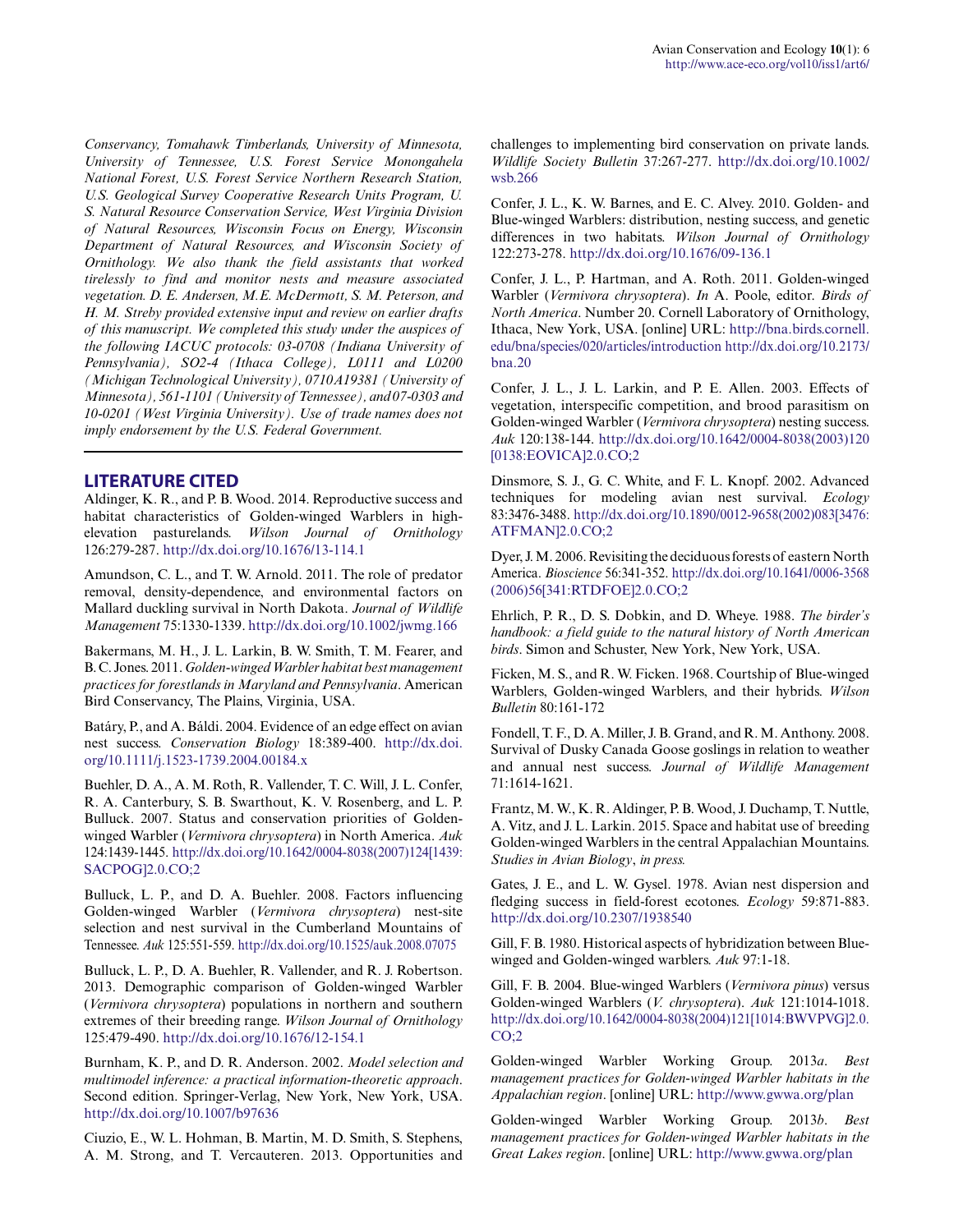Grant, T. A., T. L. Shaffer, E. M. Madden, and P. J. Pietz. 2005. Time-specific variation in passerine nest survival: new insights into old questions. *Auk* 122:661-672. [http://dx.doi.org/10.1642/0004-8038](http://dx.doi.org/10.1642%2F0004-8038%282005%29122%5B0661%3ATVIPNS%5D2.0.CO%3B2) [\(2005\)122\[0661:TVIPNS\]2.0.CO;2](http://dx.doi.org/10.1642%2F0004-8038%282005%29122%5B0661%3ATVIPNS%5D2.0.CO%3B2) 

Helm, D. J., and B. R. Mead. 2004. Reproducibility of vegetation cover estimates in south-central Alaska forests. *Journal of Vegetation Science* 15:33-40. [http://dx.doi.org/10.1111/j.1654-1103.2004.](http://dx.doi.org/10.1111%2Fj.1654-1103.2004.tb02234.x) [tb02234.x](http://dx.doi.org/10.1111%2Fj.1654-1103.2004.tb02234.x)

Horton, N. J., and K. P. Kleinman. 2007. Much ado about nothing: a comparison of missing data methods and software to fit incomplete data regression models. *American Statistician* 61:79-90. [http://dx.doi.org/10.1198/000313007X172556](http://dx.doi.org/10.1198%2F000313007X172556) 

Hunter, W. C., D. A. Buehler, R. A. Canterbury, J. L. Confer, and P. B. Hamel. 2001. Conservation of disturbance-dependent birds in eastern North America. *Wildlife Society Bulletin* 29:440-455.

Kercher, S. M., C. B. Frieswyk, and J. B. Zedler. 2003. Effects of sampling teams and estimation methods on the assessment of plant cover. *Journal of Vegetation Science* 14:899-906. [http://dx.](http://dx.doi.org/10.1111%2Fj.1654-1103.2003.tb02223.x) [doi.org/10.1111/j.1654-1103.2003.tb02223.x](http://dx.doi.org/10.1111%2Fj.1654-1103.2003.tb02223.x)

Knol, M. J., K. J. M. Janssen, A. R. T. Donders, A. C. G. Egberts, E. R. Heerdink, D. E. Grobbee, K. G. M. Moons, and M. I. Geerlings. 2010. Unpredictable bias when using the missing indicator method or complete case analysis for missing confounder values: an empirical example. *Journal of Clinical Epidemiology* 63:728-736. [http://dx.doi.org/10.1016/j.jclinepi.2009.08.028](http://dx.doi.org/10.1016%2Fj.jclinepi.2009.08.028)

Kubel, J. E., and R. H. Yahner. 2008. Quality of anthropogenic habitat for Golden-winged Warblers in Central Pennsylvania. *Wilson Journal of Ornithology* 120:801-812. [http://dx.doi.](http://dx.doi.org/10.1676%2F06-114.1) [org/10.1676/06-114.1](http://dx.doi.org/10.1676%2F06-114.1) 

Luscier, J. D., W. L. Thompson, J. M. Wilson, B. E. Gorham, and L. D. Dragut. 2006. Using digital photographs and object-based image analysis to estimate percent ground cover in vegetation plots. *Frontiers in Ecology and the Environment* 4:408-413. [http://](http://dx.doi.org/10.1890%2F1540-9295%282006%294%5B408%3AUDPAOI%5D2.0.CO%3B2) [dx.doi.org/10.1890/1540-9295\(2006\)4\[408:UDPAOI\]2.0.CO;2](http://dx.doi.org/10.1890%2F1540-9295%282006%294%5B408%3AUDPAOI%5D2.0.CO%3B2) 

Martin, T. E. 1993. Nest predation and nest sites. *Bioscience* 43:523-532. [http://dx.doi.org/10.2307/1311947](http://dx.doi.org/10.2307%2F1311947) 

Martin, T. E., and G. R. Geupel. 1993. Nest-monitoring plots: methods for locating nests and monitoring success. *Journal of Field Ornithology* 64:507-519.

Nudds, T. D. 1977. Quantifying the vegetative structure of wildlife cover. *Wildlife Society Bulletin* 5:113-117.

Percy, K. L. 2012. *Effects of prescribed fire and habitat on Goldenwinged Warbler (Vermivora chrysoptera) abundance and nest survival in the Cumberland Mountains of Tennessee*. Thesis. University of Tennessee, Knoxville, Tennessee, USA.

Peterson, S. M., H. M. Streby, and D. E. Andersen. 2015. Impact of landscape composition on Golden-winged Warbler full-season productivity. *Studies in Avian Biology*, *in press.*

Rotella, J. J. 2007. Nest survival models. Chapter 17 *in* E. Cooch and G. White, editors. *Program MARK: a gentle introduction.* Thirteenth edition. [online] URL: [http://www.phidot.org/](http://www.phidot.org/software/mark/docs/book) [software/mark/docs/book](http://www.phidot.org/software/mark/docs/book) 

Rotella, J. J., S. J. Dinsmore, and T. L. Shaffer. 2004. Modeling nest-survival data: a comparison of recently developed methods that can be implemented in MARK and SAS. *Animal Biodiversity and Conservation* 27:187-205.

Rotenberry, J. T., and J. A. Wiens. 1989. Reproductive biology of shrubsteppe passerine birds: geographical and temporal variation in clutch size, brood size, and fledging success. *Condor* 91:1-14. [http://dx.doi.org/10.2307/1368142](http://dx.doi.org/10.2307%2F1368142) 

Roth, A. M., D. J. Flaspohler, and C. R. Webster. 2014. Legacy trees in young aspen forest improves nesting habitat quality for Golden-winged Warbler (*Vermivora chrysoptera*). *Forest Ecology and Management* 321:61-70. [http://dx.doi.org/10.1016/j.](http://dx.doi.org/10.1016%2Fj.foreco.2013.07.047) [foreco.2013.07.047](http://dx.doi.org/10.1016%2Fj.foreco.2013.07.047)

Roth, A. M., R. W. Rohrbaugh, T. Will, and D. A. Buehler, editors. 2012. *Golden-winged Warbler status review and conservation plan*. [online] URL: <http://www.gwwa.org/plan>

Rubin, D. B. 1976. Inference and missing data. *Biometrika* 63:581-592. [http://dx.doi.org/10.1093/biomet/63.3.581](http://dx.doi.org/10.1093%2Fbiomet%2F63.3.581) 

Sauer, J. R., J. E. Hines, J. E. Fallon, K. L. Pardieck, D. J. Ziolkowski, Jr., and W. A. Link. 2014. *The North American breeding bird survey, results and analysis 1966 - 2012*. Version 02.19.2014 USGS Patuxent Wildlife Research Center, Laurel, Maryland, USA.

Skutch, A. F. 1949. Do tropical birds rear as many young as they can nourish? *Ibis* 91:430-455. [http://dx.doi.org/10.1111/](http://dx.doi.org/10.1111%2Fj.1474-919X.1949.tb02293.x) [j.1474-919X.1949.tb02293.x](http://dx.doi.org/10.1111%2Fj.1474-919X.1949.tb02293.x) 

Söderström, B., T. Pärt, and J. Rydén. 1998. Different nest predator faunas and nest predation risk on ground and shrub nests at forest ecotones: an experiment and a review. *Oecologia* 117:108-118. [http://dx.doi.org/10.1007/s004420050638](http://dx.doi.org/10.1007%2Fs004420050638)

Sperry, J. H., R. G. Peak, D. A. Cimprich, and P. J. Weatherhead. 2008. Snake activity affects seasonal variation in nest predation risk for birds. *Journal of Avian Biology* 39:379-383. [http://dx.doi.](http://dx.doi.org/10.1111%2Fj.0908-8857.2008.04451.x) [org/10.1111/j.0908-8857.2008.04451.x](http://dx.doi.org/10.1111%2Fj.0908-8857.2008.04451.x)

Streby, H. M., and D. E. Andersen. 2013. Testing common assumptions in studies of songbird nest success. *Ibis* 155:327-337. [http://dx.doi.org/10.1111/ibi.12018](http://dx.doi.org/10.1111%2Fibi.12018)

Streby, H. M., J. P. Loegering, and D. E. Andersen. 2012. Spotmapping underestimates song-territory size and use of mature forest by breeding Golden-winged Warblers in Minnesota, USA. *Wildlife Society Bulletin* 36:40-46. [http://dx.doi.org/10.1002/](http://dx.doi.org/10.1002%2Fwsb.118) [wsb.118](http://dx.doi.org/10.1002%2Fwsb.118)

Streby, H. M., S. M. Peterson, and D. E. Andersen. 2015. Survival and habitat use of fledgling Golden-winged Warblers in the western Great Lakes region. *Studies in Avian Biology*, *in press.*

Streby, H. M., J. M. Refsnider, S. M. Peterson, and D. E. Andersen. 2014. Retirement investment theory explains patterns in songbird nest-site choice. *Proceedings of the Royal Society of London B* 281:20131834. [http://dx.doi.org/10.1098/rspb.2013.1834](http://dx.doi.org/10.1098%2Frspb.2013.1834) 

Symstad, A. J., C. L. Wienk, and A. D. Thorstenson. 2008. Precision, repeatability, and efficiency of two canopy-cover estimate methods in northern Great Plains vegetation. *Rangeland Ecology and Management* 61:419-429. [http://dx.doi.org/10.2111/08-010.1](http://dx.doi.org/10.2111%2F08-010.1)